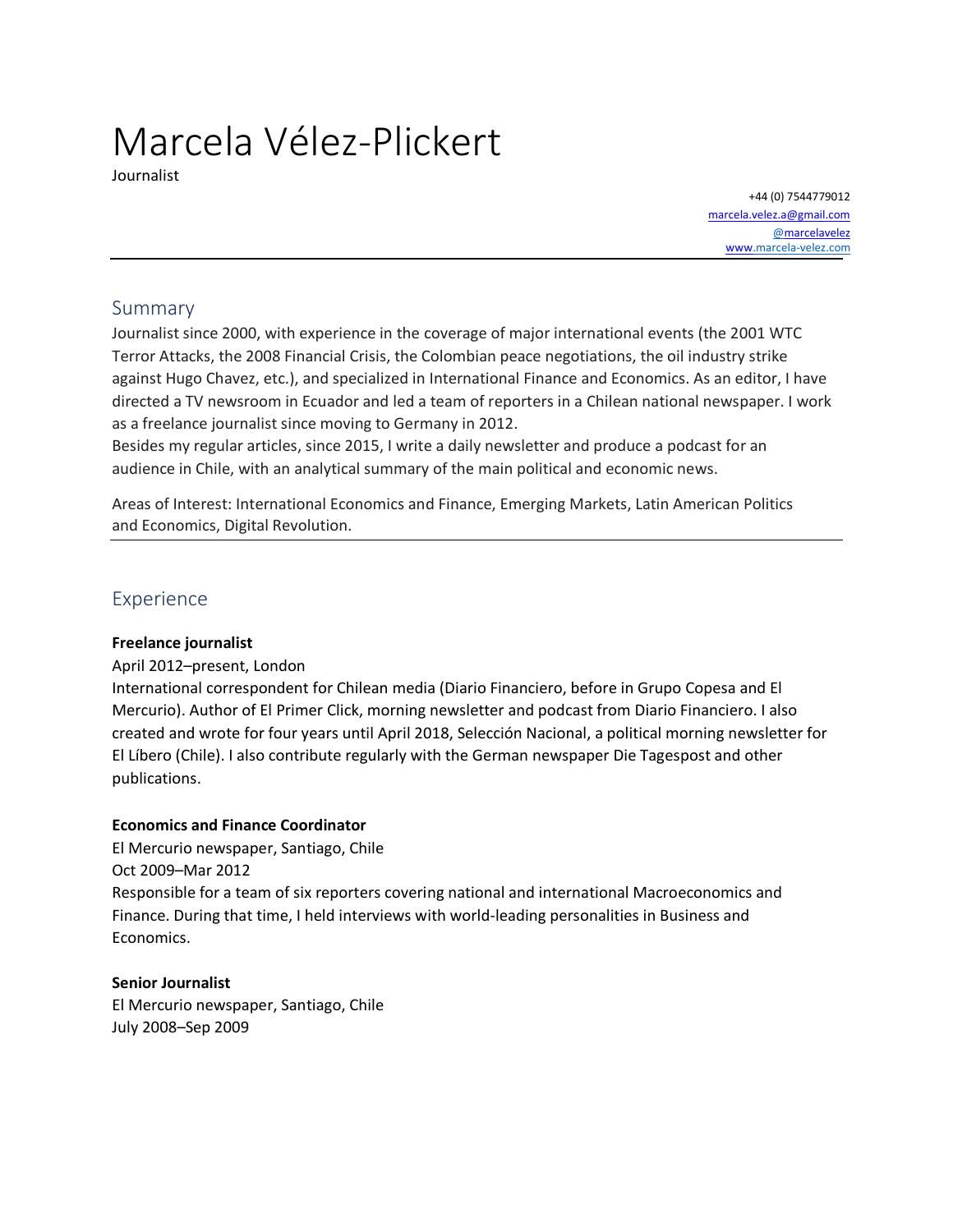I wrote investigative reporting articles and features on International Economics, Business and Finance, and International Public Policies.

#### **Journalist**

Financial newspaper Diario Financiero, Santiago, Chile June 2007–June 2008 International Economics and Finance reporter. I lead the coverage at the start of the subprime and financial crisis.

#### **News Editor**

Ecuavisa (TV), Guayaquil, Ecuador Mar 2003–Jan2005 Responsible for the content of two leading news programs and the coordination of ten journalists, also camera crew and producers.

#### **Editor-International Affairs**

El Universo newspaper, Guayaquil, Ecuador Oct 2002–Mar2003 Responsible for the International Section and special international coverages in Venezuela, Colombia, and the United States.

#### **Journalist**

Spanish financial newspaper La Gaceta de Los Negocios, Madrid, Spain Jan 2002–July 2002 As a fellow of Programa Balboa, financed by the Spanish government, I worked for seven months in La Gaceta and published investigative articles on social issues and public policies.

#### **Journalist and Junior Editor**

El Universo newspaper, Guayaquil, Ecuador Sep 2000–Dec 2001 As the junior editor of International Affairs, I oversaw two special coverages: the peace negotiations in Colombia, and the September  $11<sup>th</sup>$  terror attacks and the following war in Afghanistan.

# EDUCATION

Pontifical Catholic University of Chile, M.A. with Honors, Journalism, 2008 Dissertation: "*To Read the Newspapers. Introductory manual for the study of news as public discourse and its role in shaping the reader's view of the world and the others*".

Espíritu Santo University, Guayaquil, Ecuador, B.A. in Communications, 2001

Knight Center for Journalism, Investigative Journalism, Online Diploma, 2007

Belgrano University, Digital Journalism, online Diploma, 2005

Knight Center for Journalism, The Role of the Editor, Online Diploma, 2003